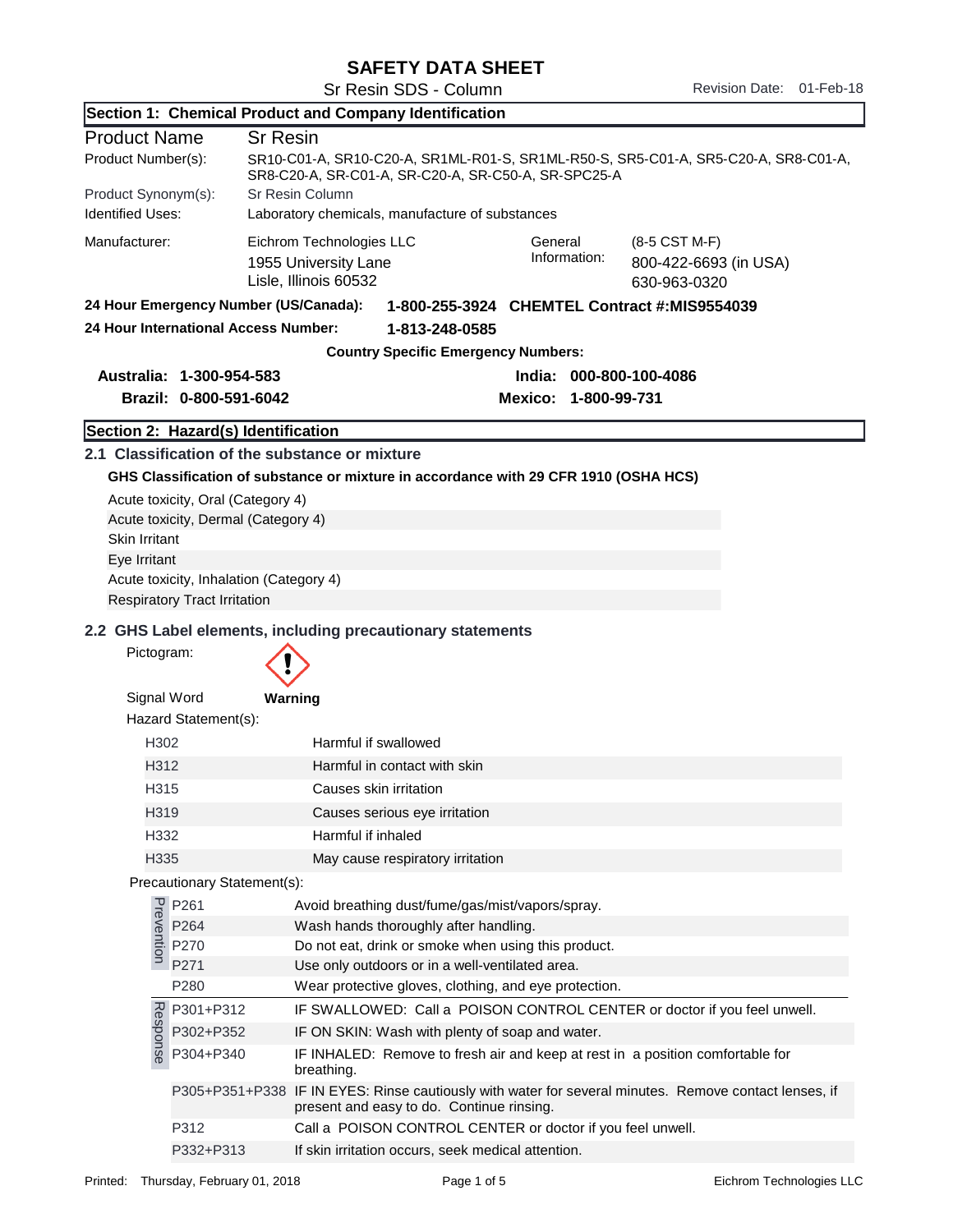| P337+P313              | If eye irritation persists, get medical attention.                                      |
|------------------------|-----------------------------------------------------------------------------------------|
| P362+P364              | Take off contaminated clothing and wash before reuse.                                   |
| g P403+P233<br>ad<br>@ | Store in a well-ventilated place. Keep container tightly closed.                        |
| $\frac{10}{2}$ P501    | Dispose of contents/container in accordance with federal, state, and local regulations. |

| P403+P233<br>Storage                                               |                                      | Store in a well-ventilated place. Keep container tightly closed.<br>Dispose of contents/container in accordance with federal, state, and local regulations.             |                    |  |
|--------------------------------------------------------------------|--------------------------------------|-------------------------------------------------------------------------------------------------------------------------------------------------------------------------|--------------------|--|
| $\frac{1}{20}$ P501<br>$\frac{1}{20}$                              |                                      |                                                                                                                                                                         |                    |  |
| 2.3 Hazards Not Otherwise Classified (HNOC) or not covered by GHS: |                                      |                                                                                                                                                                         |                    |  |
| Section 3: Composition / Information on Ingredients                |                                      |                                                                                                                                                                         |                    |  |
| Component                                                          |                                      | CAS Number                                                                                                                                                              | Percentage Range   |  |
| De-ionized water                                                   |                                      | 007732-18-5                                                                                                                                                             | 60-70%             |  |
| Nonionic Acrylic Ester Polymer                                     |                                      | <b>Trade Secret</b>                                                                                                                                                     | 19-25%             |  |
| 4,4'(5') di-t-butylcyclohexane-18-crown-6                          |                                      | 223719-29-7                                                                                                                                                             | $6 - 8%$           |  |
| N-Octanol                                                          |                                      | 111-87-5                                                                                                                                                                | $5 - 7%$           |  |
| Nitric Acid, Concentrated                                          |                                      | 7697-37-2                                                                                                                                                               | approximately 0.1% |  |
| Section 4: First-aid Measures                                      |                                      |                                                                                                                                                                         |                    |  |
| <b>General Advice</b>                                              |                                      | The hazardous properties of this material have not been established. Treat material<br>as if it were toxic when evaluating first aid requirements.                      |                    |  |
| Ingestion                                                          | Contact local poison control center. |                                                                                                                                                                         |                    |  |
| <b>Skin Contact</b>                                                |                                      | Wash immediately with soap and copious amounts of water. Remove and wash<br>contaminated clothing promptly. If irritation develops, seek medical attention.             |                    |  |
| Eye Contact                                                        |                                      | Irrigate immediately with water for 15 minutes. Mechanical irritation is possible;<br>seek medical attention.                                                           |                    |  |
| Inhalation                                                         |                                      | Remove to fresh air. If breathing is labored, administer oxygen. If not breathing,<br>give artificial respiration. Seek medical attention.                              |                    |  |
| Most important symptoms and effects,<br>both acute and delayed     |                                      | The most important known symptoms and effects are described in the labelling (see<br>section 2) and/or in section 11. Further important symptoms and effects are so far |                    |  |

not known. Indication of any immediate medical attention and special treatment needed antidote. Treat according to symptoms (decontamination, vital functions), no known specific

| Section 5: Firefighting Measures       |                                                                                                      |  |
|----------------------------------------|------------------------------------------------------------------------------------------------------|--|
| <b>Extinguishing Media</b>             | Foam, CO2, Dry Chemical                                                                              |  |
| Fire and Explosion Hazards             | Polymer does not support flame.                                                                      |  |
|                                        | Highly toxic and irritating fumes may be released and extinguishing water runoff may<br>be toxic.    |  |
| <b>Protective Equipment</b>            | Wear positive pressure self-contained breathing apparatus and full personal<br>protective equipment. |  |
| Special Hazards                        | Possible combustion products include carbon dioxide and carbon monoxide.                             |  |
| Section 6: Accidental Release Measures |                                                                                                      |  |
| <b>Personal Precautions</b>            | Use proper personal protect equipment (specified in section 8)                                       |  |
|                                        | Surface may be slippery.                                                                             |  |
| <b>Environmental Precautions</b>       | Avoid release to the environment.                                                                    |  |
| and clean-up                           | Methods and materials for containment Use adsorbent material to collect liquid component             |  |
|                                        | Ventilate area and wash spill site after material pickup is complete.                                |  |
|                                        | Sweep up material and transfer to a suitable container for disposal.                                 |  |
| Reference to other sections            | For disposal see section 13.                                                                         |  |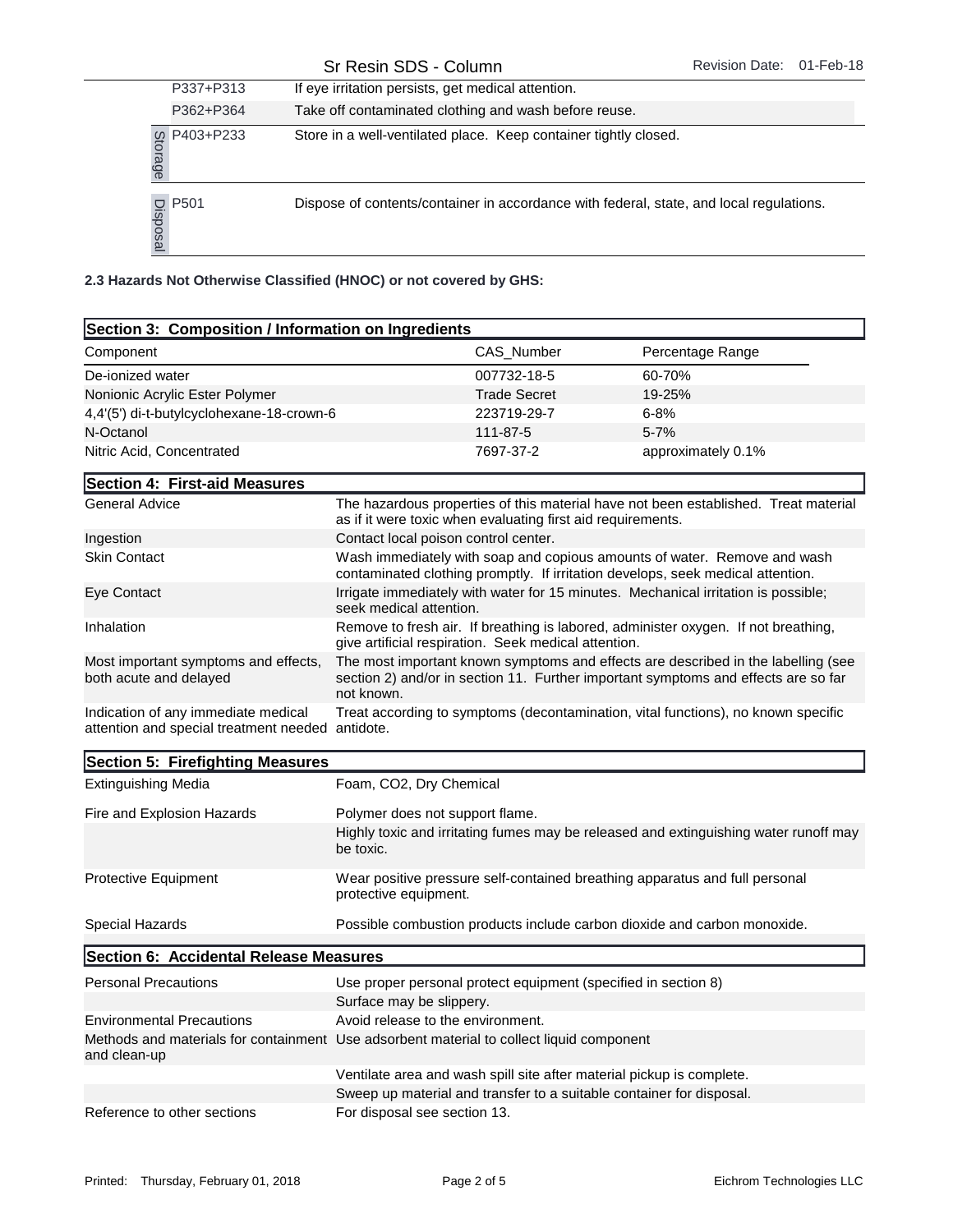| Section 7: Handling and Storage                                                                                                                                                                                      |                                                                                                                      |  |
|----------------------------------------------------------------------------------------------------------------------------------------------------------------------------------------------------------------------|----------------------------------------------------------------------------------------------------------------------|--|
| Use mechanical exhaust if dust is formed.<br>Conditions for safe handling                                                                                                                                            |                                                                                                                      |  |
| Conditions for safe storage                                                                                                                                                                                          | Normal warehouse storage in cool, dry area is satisfactory.                                                          |  |
|                                                                                                                                                                                                                      | Keep away from strong oxidizers.                                                                                     |  |
| Specific End Use(s)                                                                                                                                                                                                  | Apart from the uses mentioned in section 1 no other specific uses are stipulated.                                    |  |
| Section 8: Exposure Controls / Personal Protection                                                                                                                                                                   |                                                                                                                      |  |
| <b>Control Parameters</b>                                                                                                                                                                                            | Per AIHA WEEL, 8hr-TWA for Octan-1-ol is 50 ppm.                                                                     |  |
| <b>Exposure Controls</b>                                                                                                                                                                                             | Avoid contact with skin, eyes, and clothing. Wash hands before breaks and<br>immediately after handling the product. |  |
|                                                                                                                                                                                                                      | Mechanical exhaust is required.                                                                                      |  |
|                                                                                                                                                                                                                      | Do not eat, drink or smoke when using this product.                                                                  |  |
| Eye protection                                                                                                                                                                                                       | Wear safety glasses.                                                                                                 |  |
| <b>Skin Protection</b>                                                                                                                                                                                               | Wear impervious gloves and clean body-covering clothing.                                                             |  |
| Use NIOSH/MSHA approved respirator when handling material outside of<br>Respiratory protection<br>mechanical exhaust. An air-purifying respirator with an organic vapor cartridge or<br>canister may be permissible. |                                                                                                                      |  |
| Do not breathe dust or mist.                                                                                                                                                                                         |                                                                                                                      |  |

## Section 9: Physical Properties

|                               | Information on basic physical and chemical properties           |                                           |                                                               |
|-------------------------------|-----------------------------------------------------------------|-------------------------------------------|---------------------------------------------------------------|
| Appearance:                   | Powder-Liquid Mixture<br>White bead in colorless liquid         | <b>Explosion Limits</b><br>(Upper/Lower): | Not Established                                               |
| Odor:                         |                                                                 | Flash Point:                              | Not established                                               |
| Odor Threshold:               | Not Established                                                 | Flammability:                             | Not Established                                               |
| pH:                           | 1.3 (dilute acid)                                               | <b>Autolgnition Temperature:</b>          | Not Established                                               |
| <b>Melting Point:</b>         | 0 to $-5^{\circ}$ C (dilute acid); Not<br>determined for powder | Decomposition<br>Temperature              | Not Established                                               |
| <b>Boiling Point:</b>         | 100 to 120°C (dilute acid); Not<br>determined for powder        | VaporPressure:                            | 49 hPa (37 mmHg) at $50^{\circ}$ C<br>(122°F) for nitric acid |
| <b>Relative Density:</b>      | 1.001 $q/mL$ at 25 $°C$ (powder is<br>$0.35$ g/mL)              | VaporDensity:                             | Not Established                                               |
|                               |                                                                 | <b>Evaporation Rate:</b>                  | Not Established                                               |
| Solubility:                   | (in water) Beads are insoluble,<br>acid is miscible with water  |                                           |                                                               |
| <b>Partition Coefficient:</b> | Not Established                                                 |                                           |                                                               |
| Viscosity:                    | Not Established                                                 |                                           |                                                               |

## Section 10: Stability and Reactivity

| Reactivity                       | No hazardous reactions if stored and handled as indicated.                                    |
|----------------------------------|-----------------------------------------------------------------------------------------------|
| <b>Chemical Stability</b>        | Stable under normal handling and storage conditions.                                          |
| Hazardous reactions              | Reacts with strong oxidizing agents.                                                          |
| Materials to Avoid               | Contact with strong oxidizers will degrade material.                                          |
| Hazardous decomposition Products | Possible combustion products include carbon monoxide, carbon dioxide, and<br>nitrogen oxides. |

## Section 11: Toxicology Information

|                       | The product has not been tested. The statements on toxicology have been derived<br>from the properties of the individual components. |
|-----------------------|--------------------------------------------------------------------------------------------------------------------------------------|
| <b>Acute Toxicity</b> |                                                                                                                                      |
| Oral Effects          | Polymer, Oral LD50 $>$ 5,000 mg/kg (rat).                                                                                            |
|                       | LD50 for cyclocrown has not been determined.                                                                                         |
|                       | LD50 for octan-1-ol is 1790 mg/kg (mouse).                                                                                           |
| Inhalation Effects    | Nitric Acid LC50 = $138$ ppm/30 min (rat).                                                                                           |
| Eye Effects           | No data available. May cause irritation or corneal injury.                                                                           |
| <b>Dermal Effects</b> | Octan-1-ol can be absorbed through skin.                                                                                             |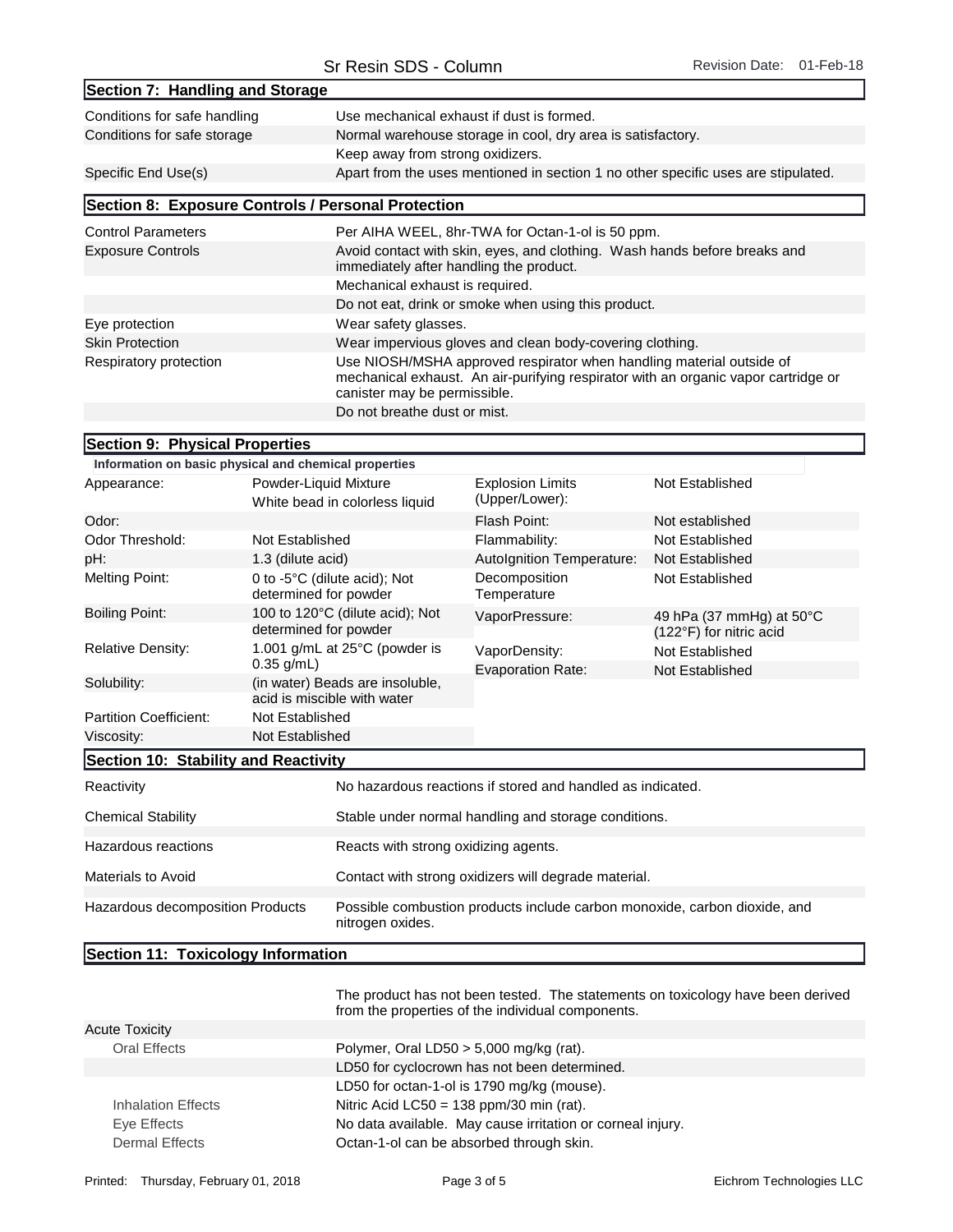|                                     | Sr Resin SDS - Column                                                                                                                                                                                                                       | Revision Date: 01-Feb-18 |  |
|-------------------------------------|---------------------------------------------------------------------------------------------------------------------------------------------------------------------------------------------------------------------------------------------|--------------------------|--|
| Skin corrosion/irritation           |                                                                                                                                                                                                                                             |                          |  |
|                                     | Nitric Acid solution is Non-corrosive to skin via Corrositex® (skin) test.                                                                                                                                                                  |                          |  |
|                                     | Irritant to skin and mucous membranes.                                                                                                                                                                                                      |                          |  |
|                                     | Repeated exposure of the skin to low concentrations of nitric acid may cause<br>dermatitis, characterized by erythema, itching and a dry scaly appearance.                                                                                  |                          |  |
| Serious eye damage/irritation       |                                                                                                                                                                                                                                             |                          |  |
|                                     | Irritant to eye.                                                                                                                                                                                                                            |                          |  |
| Respiratory or skin sensitization   |                                                                                                                                                                                                                                             |                          |  |
|                                     | Long term inhalation exposure to nitric acid fumes can lead to chronic respiratory<br>irritation such as bronchitis and may also lead to dental erosion as the nitric acid<br>deposits on the teeth and erodes the outer coating of enamel. |                          |  |
| <b>Germ Cell Mutagenicity</b>       |                                                                                                                                                                                                                                             |                          |  |
|                                     | No data available regarding mutagenic effects of this product.                                                                                                                                                                              |                          |  |
| Carcinogenicity                     |                                                                                                                                                                                                                                             |                          |  |
|                                     | No data available regarding carcinogenic effects of this product.                                                                                                                                                                           |                          |  |
| <b>Reproductive Toxicity</b>        |                                                                                                                                                                                                                                             |                          |  |
|                                     | Animal studies provide no indication of a teratogenic effect for nitric acid. No data<br>available for other components. No other reproductive data available for nitric acid.                                                              |                          |  |
| Specific Target Organ Toxicity      |                                                                                                                                                                                                                                             |                          |  |
| Single Exposure                     | No data available regarding specific target organ toxicity single exposure.                                                                                                                                                                 |                          |  |
| Repeated Exposure                   | No data available regarding specific target organ toxicity repeated exposure.                                                                                                                                                               |                          |  |
| <b>Aspiration Hazard</b>            |                                                                                                                                                                                                                                             |                          |  |
|                                     | No data available regarding the aspiration hazard of this product.                                                                                                                                                                          |                          |  |
| Section 12: Ecological Information  |                                                                                                                                                                                                                                             |                          |  |
| <b>Aquatic Toxicity</b>             | *The product has not been tested. The statement has been derived from the<br>properties of individual components using an additivity method.                                                                                                |                          |  |
| Persistance and degradability       | No data are available for persistance and degradability.                                                                                                                                                                                    |                          |  |
| Bioaccumulative potential           | No data are available for bioaccumulative potential.                                                                                                                                                                                        |                          |  |
| Mobility in Soil                    | No data are available for mobility in soil.                                                                                                                                                                                                 |                          |  |
| PBT/vPvB assessment                 | PBT/vPvB assessment not available as chemical safety assessment not<br>required/not conducted.                                                                                                                                              |                          |  |
| Other                               | An environmental hazard cannot be excluded in the event of unprofessional<br>handling or disposal. Very toxic to aquatic life with long lasting effects.                                                                                    |                          |  |
| Section 13: Disposal Considerations |                                                                                                                                                                                                                                             |                          |  |
| General                             | Dispose of contents/container in accordance with federal, state, and local                                                                                                                                                                  |                          |  |

| General | Dispose of contents/container in accordance with federal, state, and local<br>regulations.                                                                       |
|---------|------------------------------------------------------------------------------------------------------------------------------------------------------------------|
| Unused: | Dispose of liquid according to local regulations for acids.                                                                                                      |
|         | Bury resin in licensed landfill or burn in approved incinerator equipped with an<br>afterburner and scrubber according to local, state, and federal regulations. |
| Used:   | For resin contaminated with hazardous materials, dispose of mixture as hazardous<br>material according to local, state, and federal regulations.                 |

| Section 14: Transport Information                                                                                            |                                                                                                                                                         |  |
|------------------------------------------------------------------------------------------------------------------------------|---------------------------------------------------------------------------------------------------------------------------------------------------------|--|
| Air Transport:                                                                                                               | Not Hazardous per IATA 2014                                                                                                                             |  |
| Ground Transport:                                                                                                            | Not D.O.T. Hazardous                                                                                                                                    |  |
| Water Transport:                                                                                                             | Not Hazardous per IMDG 2012.                                                                                                                            |  |
| Section 15: Regulatory Information                                                                                           |                                                                                                                                                         |  |
| Canadian Ingredient Disclosure List                                                                                          | A component, Nitric Acid [CAS 7697-37-2] is listed on the Canadian Ingredient<br>Disclosure List                                                        |  |
| US Federal Regulations                                                                                                       |                                                                                                                                                         |  |
| Toxic Substances Control Act (TSCA): This material is provided to you under the<br>research and development (R&D) exemption. |                                                                                                                                                         |  |
|                                                                                                                              | The following component is subject to reporting levels established by SARA Title III,<br>Section 302: Nitric Acid, CAS-No. 7697-37-2 (2007) 1000 lb TPQ |  |
|                                                                                                                              | The following component is subject to reporting levels established under CERCLA:<br>CAS# 7697-32-2: 1000 lb final RQ; 454 kg final RQ                   |  |